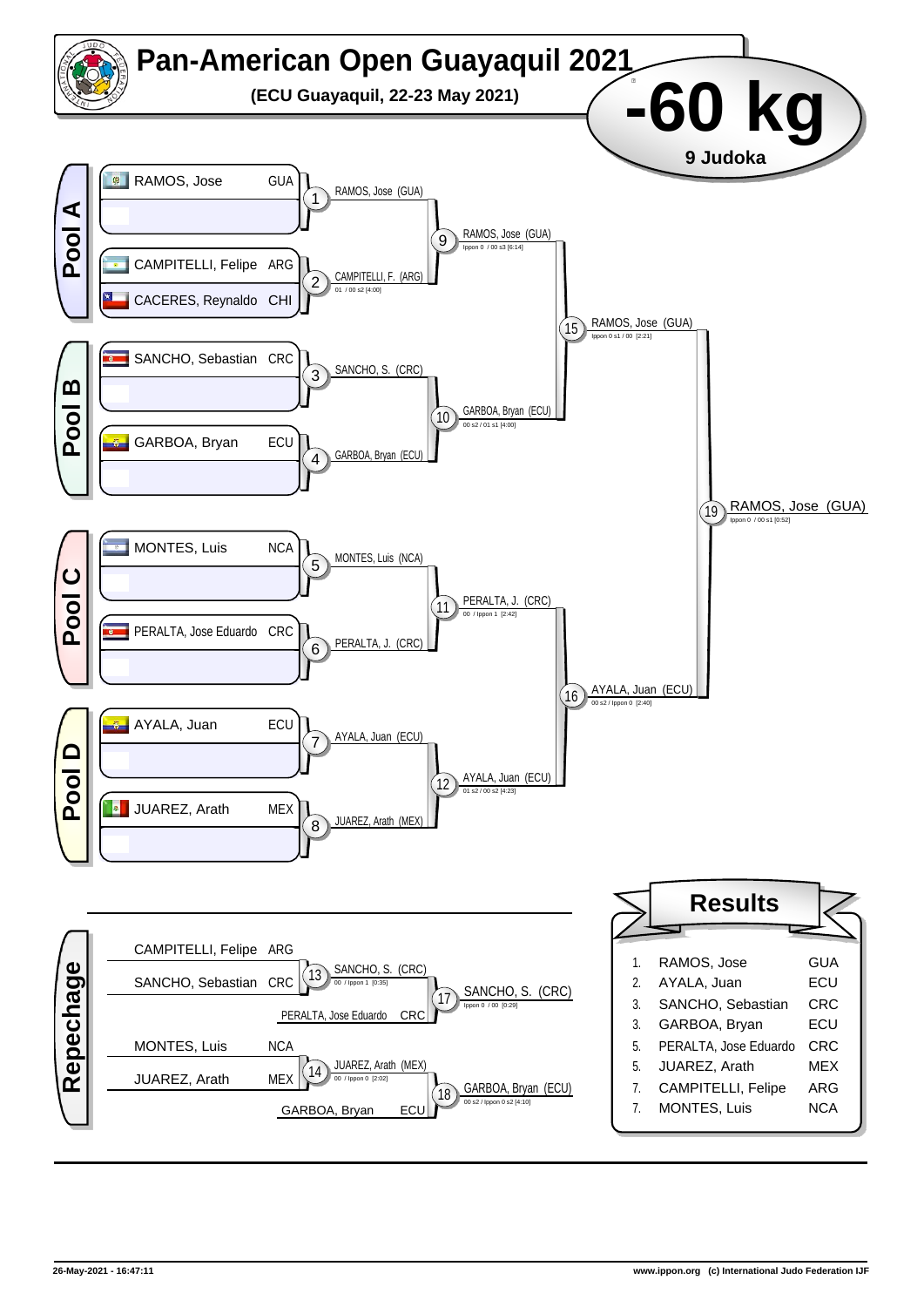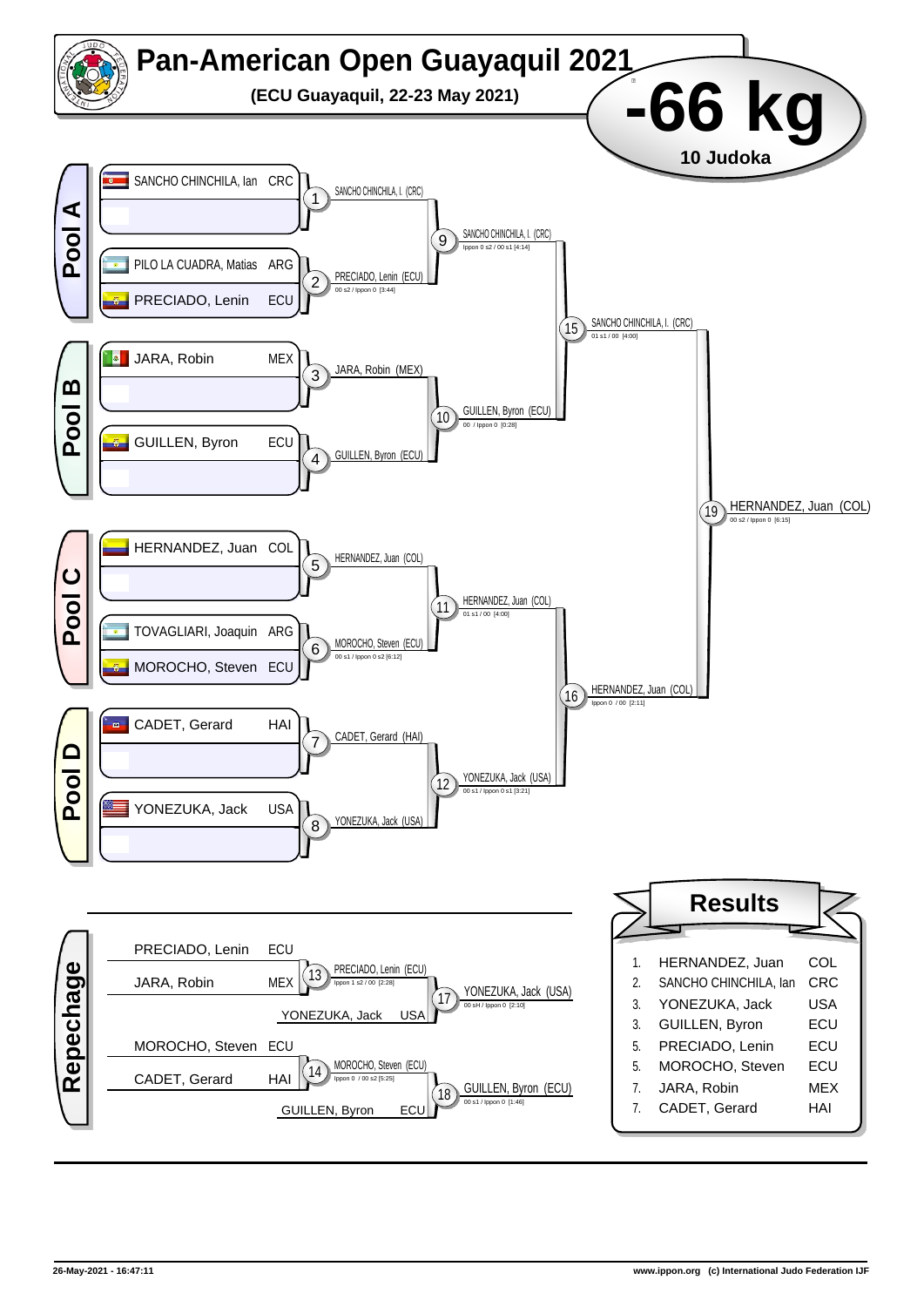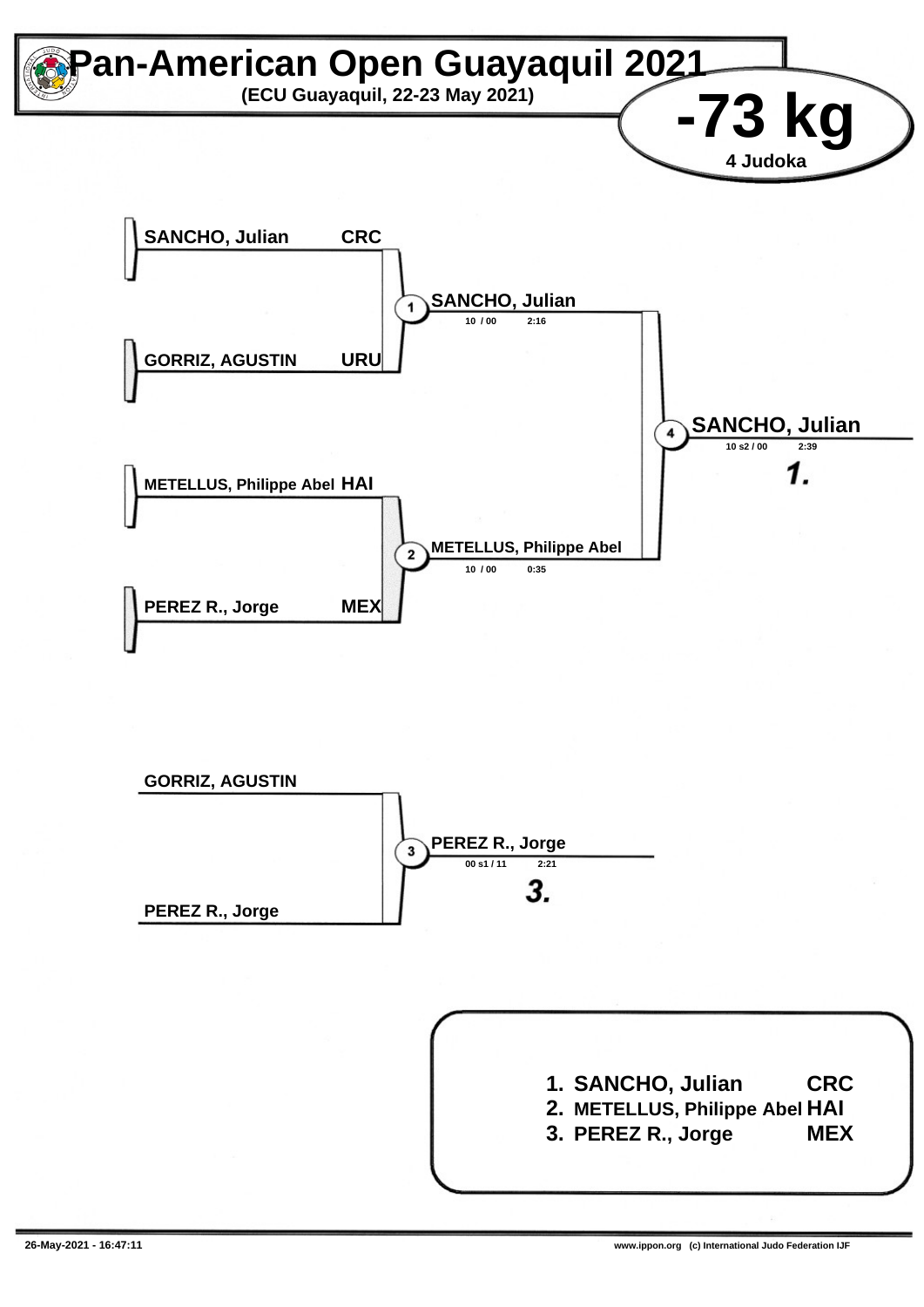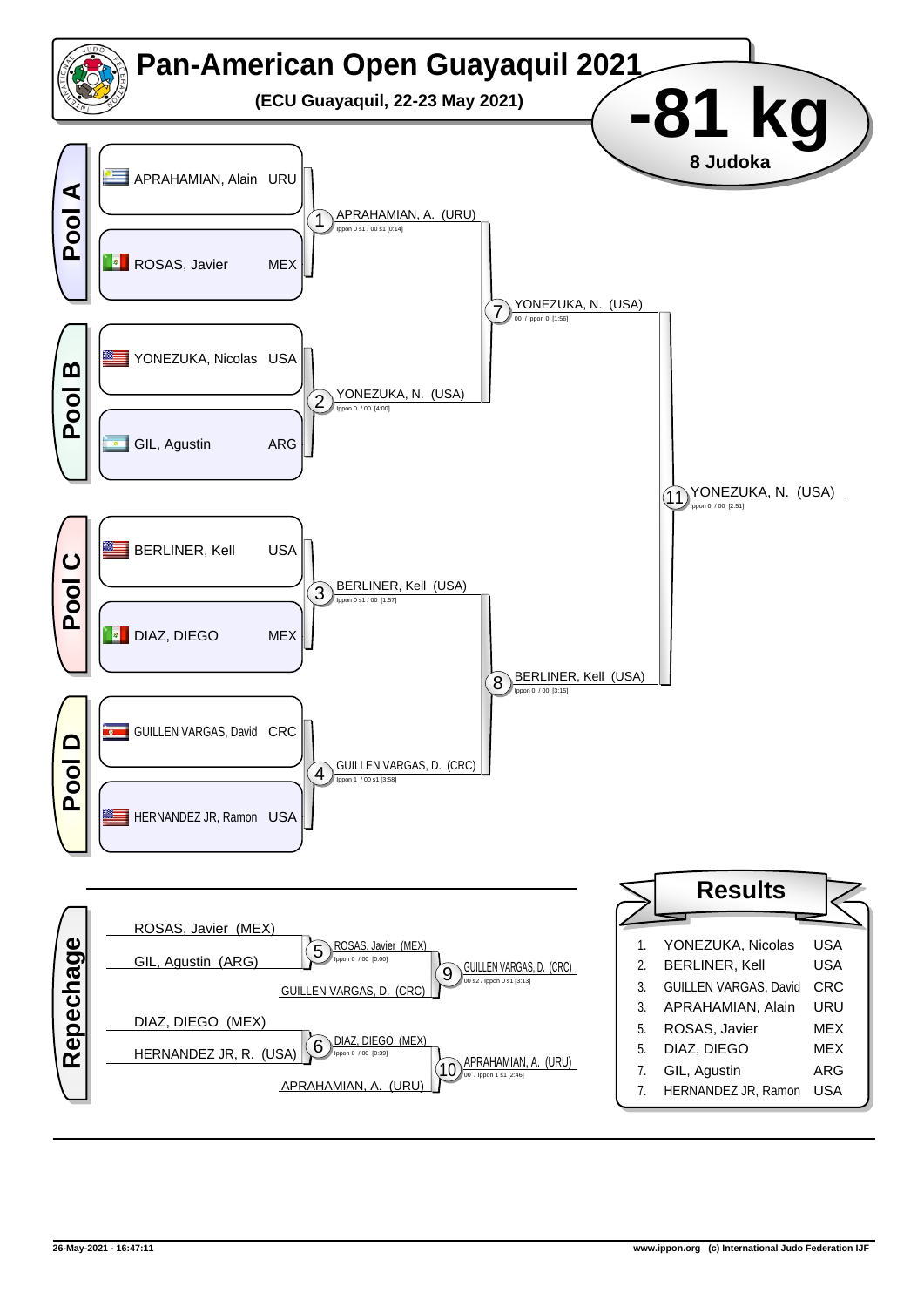



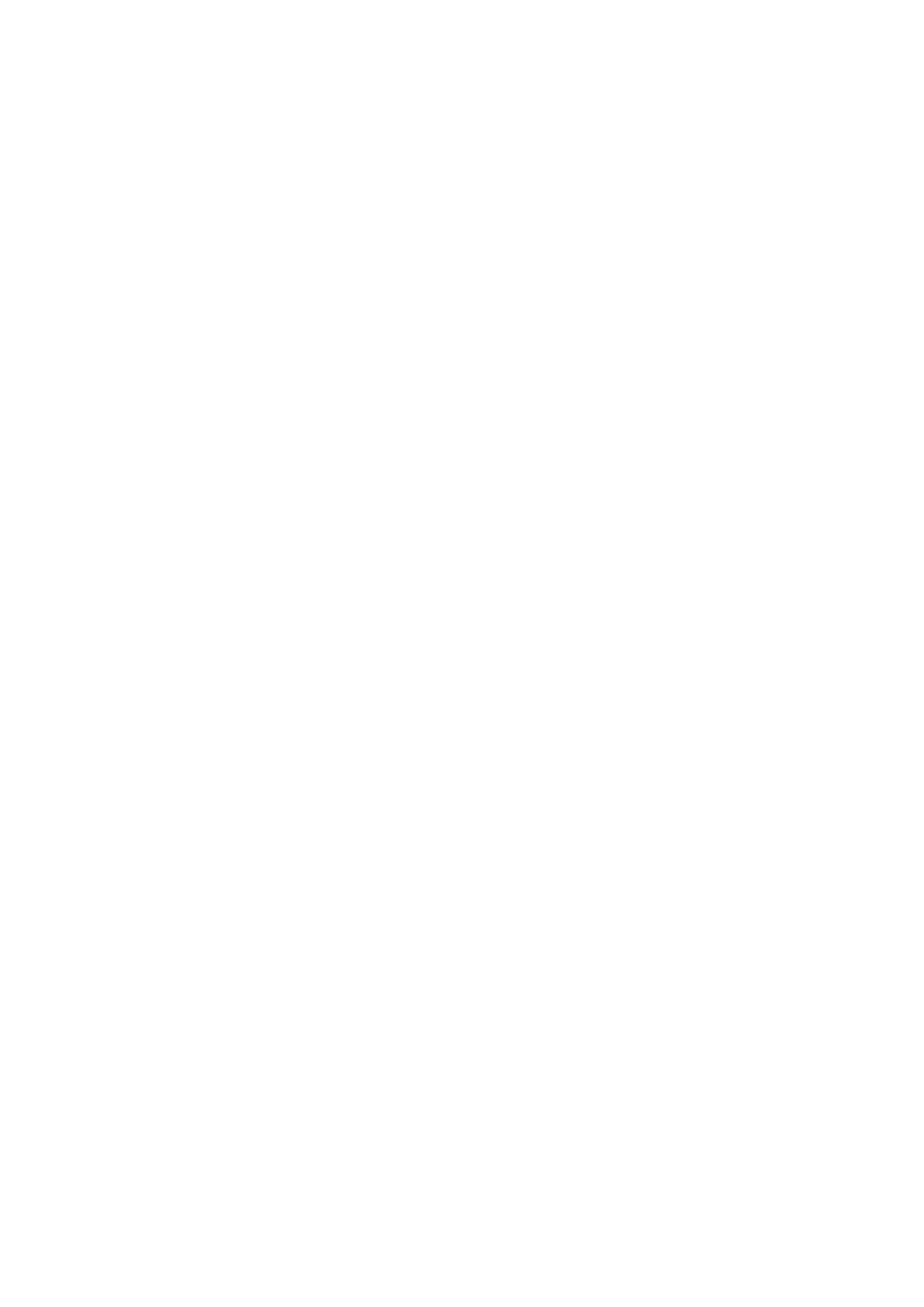

## **Pan-American Open Guayaquil 2021**

**(ECU Guayaquil, 22-23 May 2021) +100 kg**

|   | SILVA, Omar<br><b>MEX</b>             |    | 10 | 1(10) |  |
|---|---------------------------------------|----|----|-------|--|
| œ | <b>ECU</b><br><b>FIGUEROA, Freddy</b> | 10 | 10 | 2(20) |  |
| 3 | <b>BURGOS, Alejo</b><br><b>ARG</b>    |    |    | 0(0)  |  |





**3 Judoka**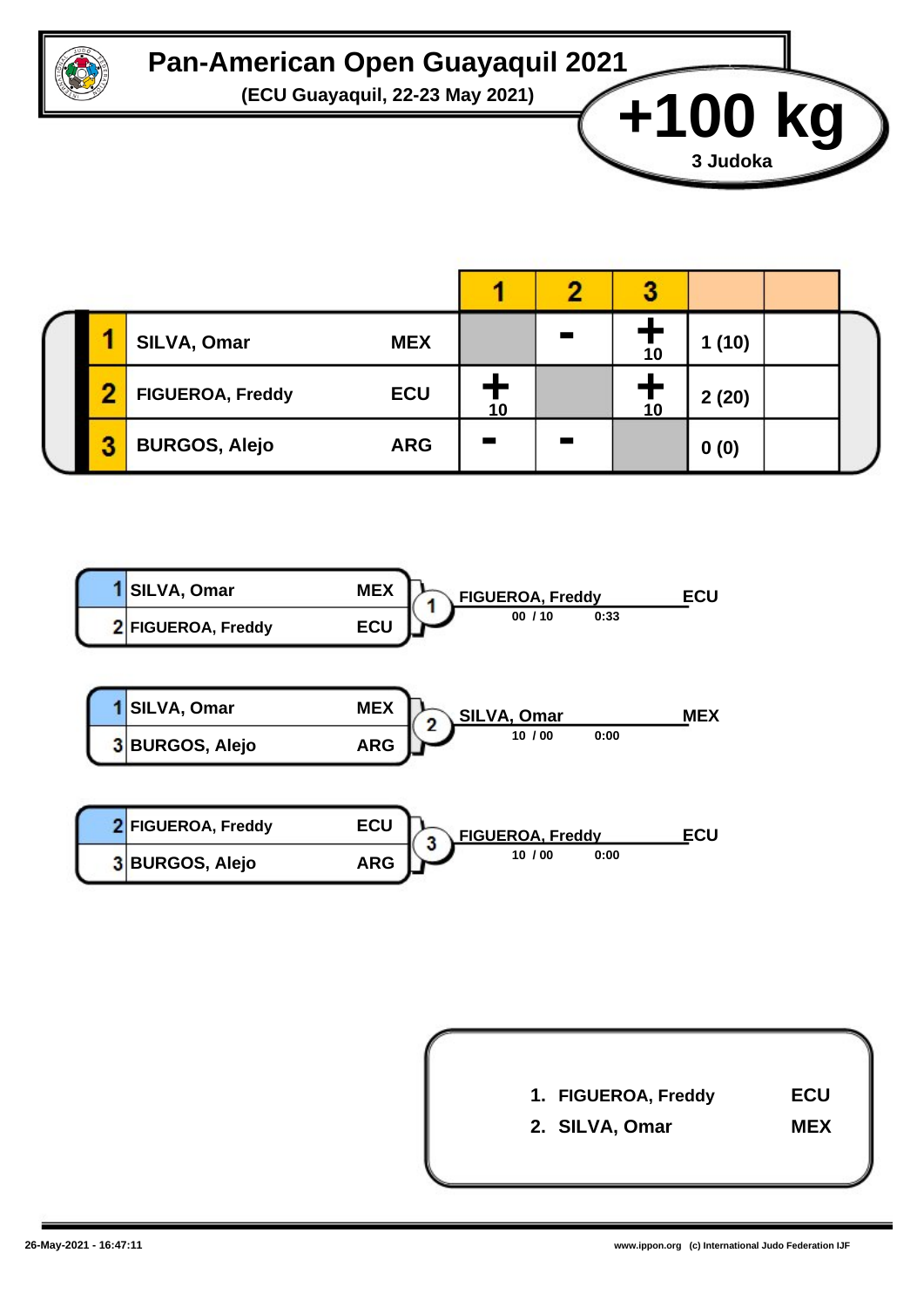

## **Pan-American Open Guayaquil 2021**



|  | ESPINOZA, Kassandra   | <b>MEX</b> |  | 10 | 1(10) |  |
|--|-----------------------|------------|--|----|-------|--|
|  | <b>ALVAREZ, Luz</b>   | <b>COL</b> |  | 10 | 2(11) |  |
|  | <b>ORTIZ, Fabiola</b> | <b>MEX</b> |  |    | 0(0)  |  |

|  | SOLIS, Jacqueline | <b>GUA</b> | 10 |  |
|--|-------------------|------------|----|--|
|  | ROJAS, Mikaela    | <b>ARG</b> |    |  |

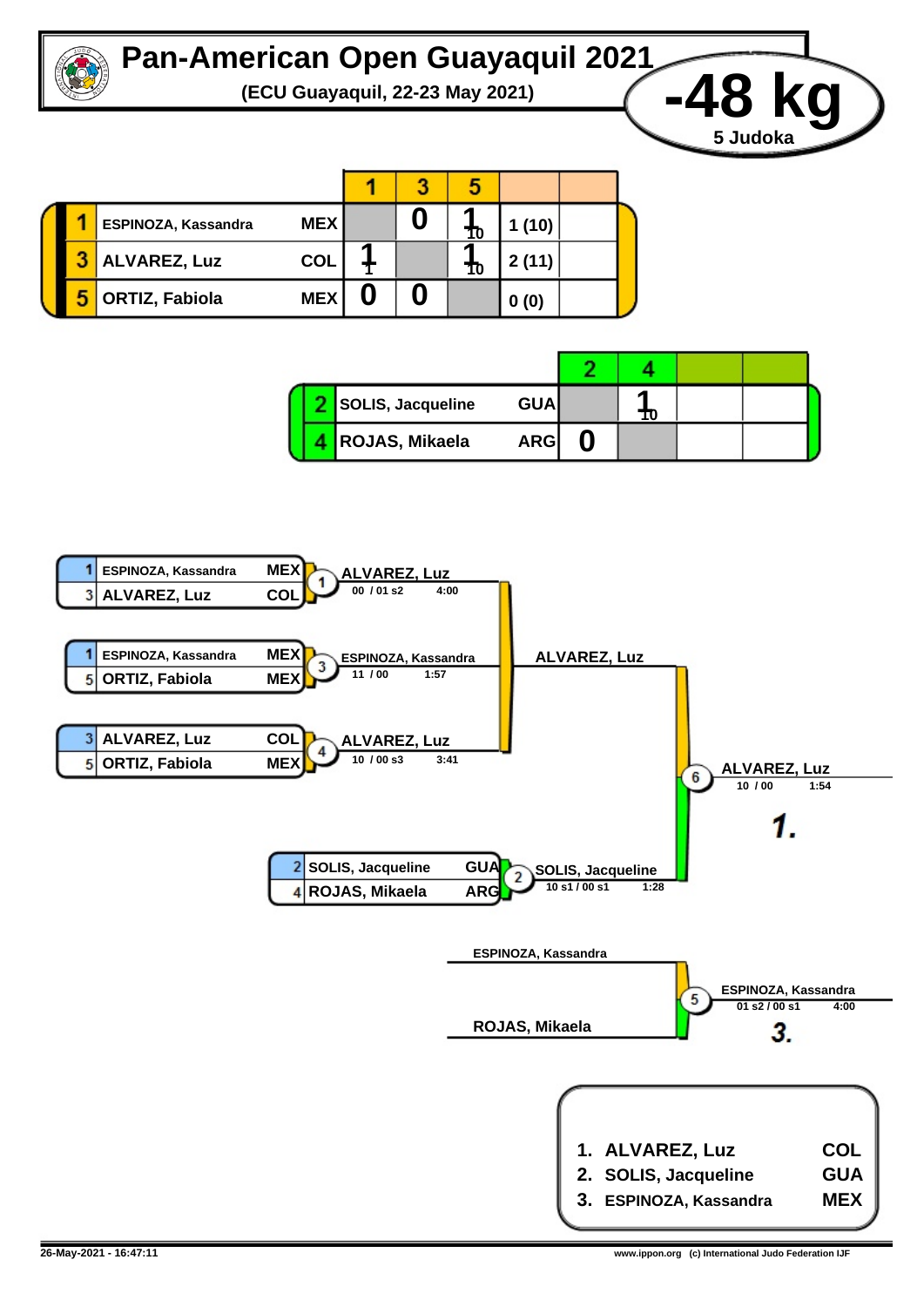

## **Pan-American Open Guayaquil 2021**



|  | <b>BARRIONUEVO, Aracely</b> | <b>ECU</b> |    | 10 | 1(10) |  |
|--|-----------------------------|------------|----|----|-------|--|
|  | <b>ORTIZ, Renata</b>        | <b>MEX</b> | 10 | 10 | 2(20) |  |
|  | <b>SEGURA, Elizabeth</b>    | <b>CHI</b> |    |    | 0(0)  |  |

|  | JARRELL, Katelyn | USA        | 10 |  |
|--|------------------|------------|----|--|
|  | LOPEZ, Paula     | <b>CRC</b> |    |  |

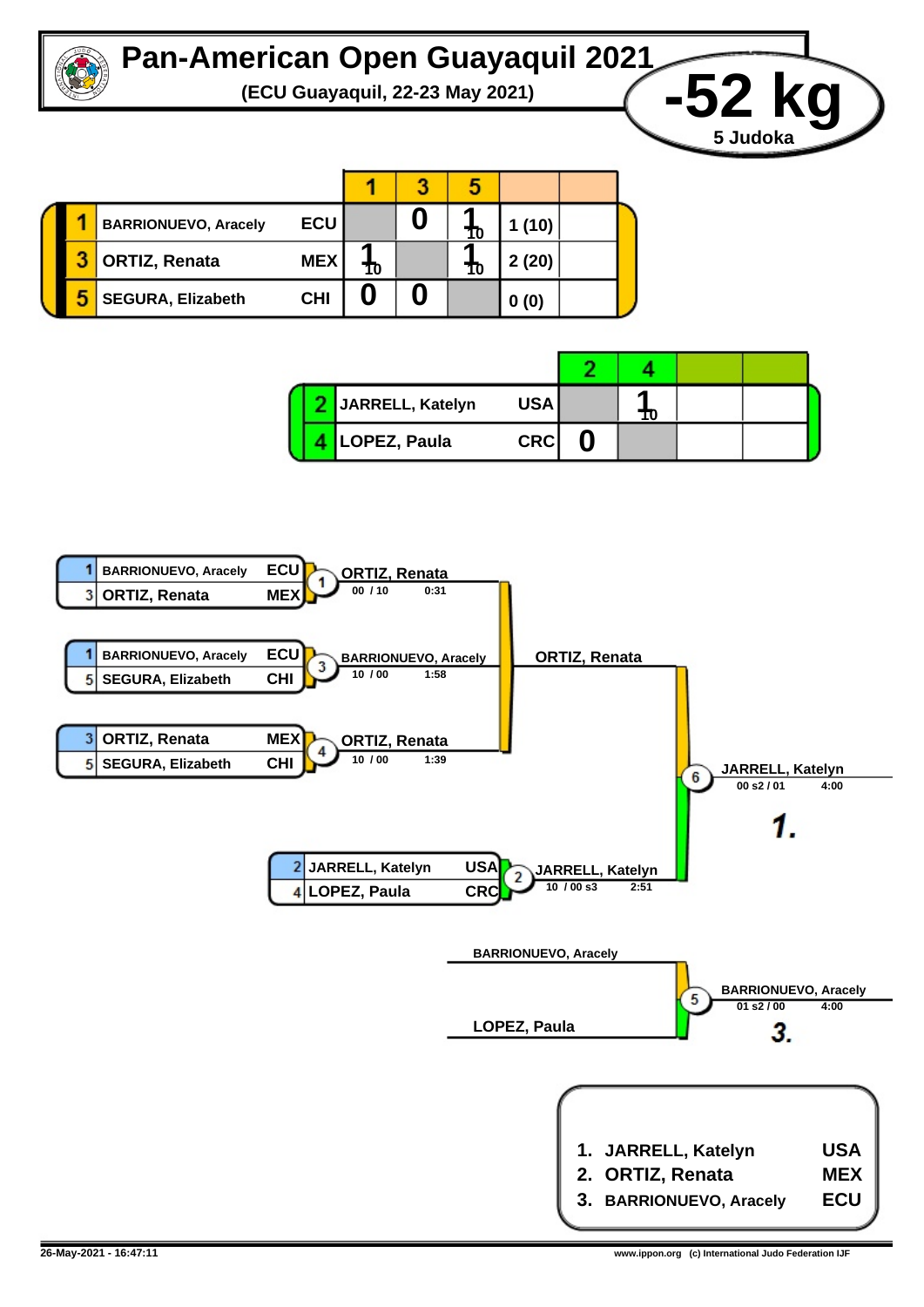



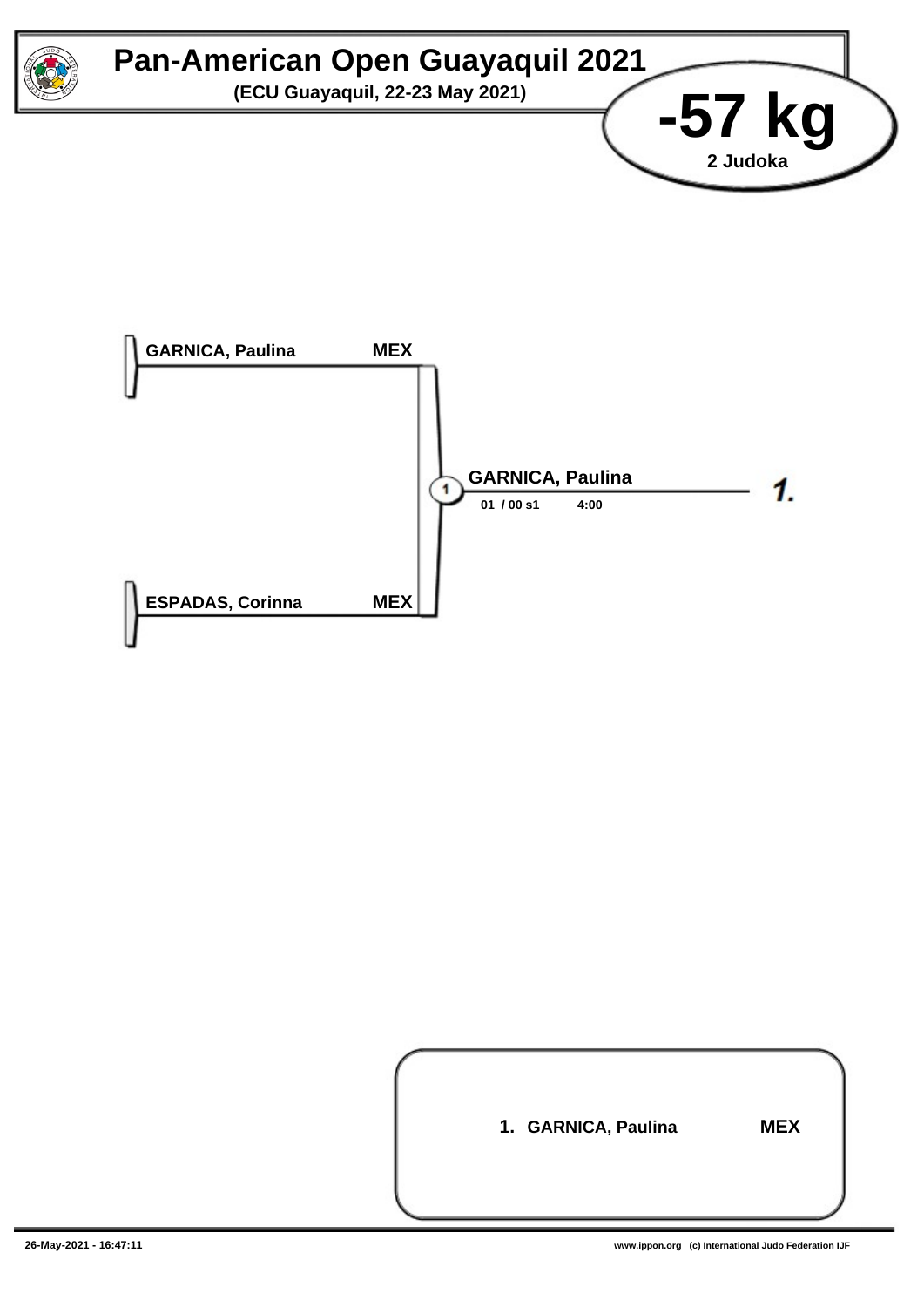



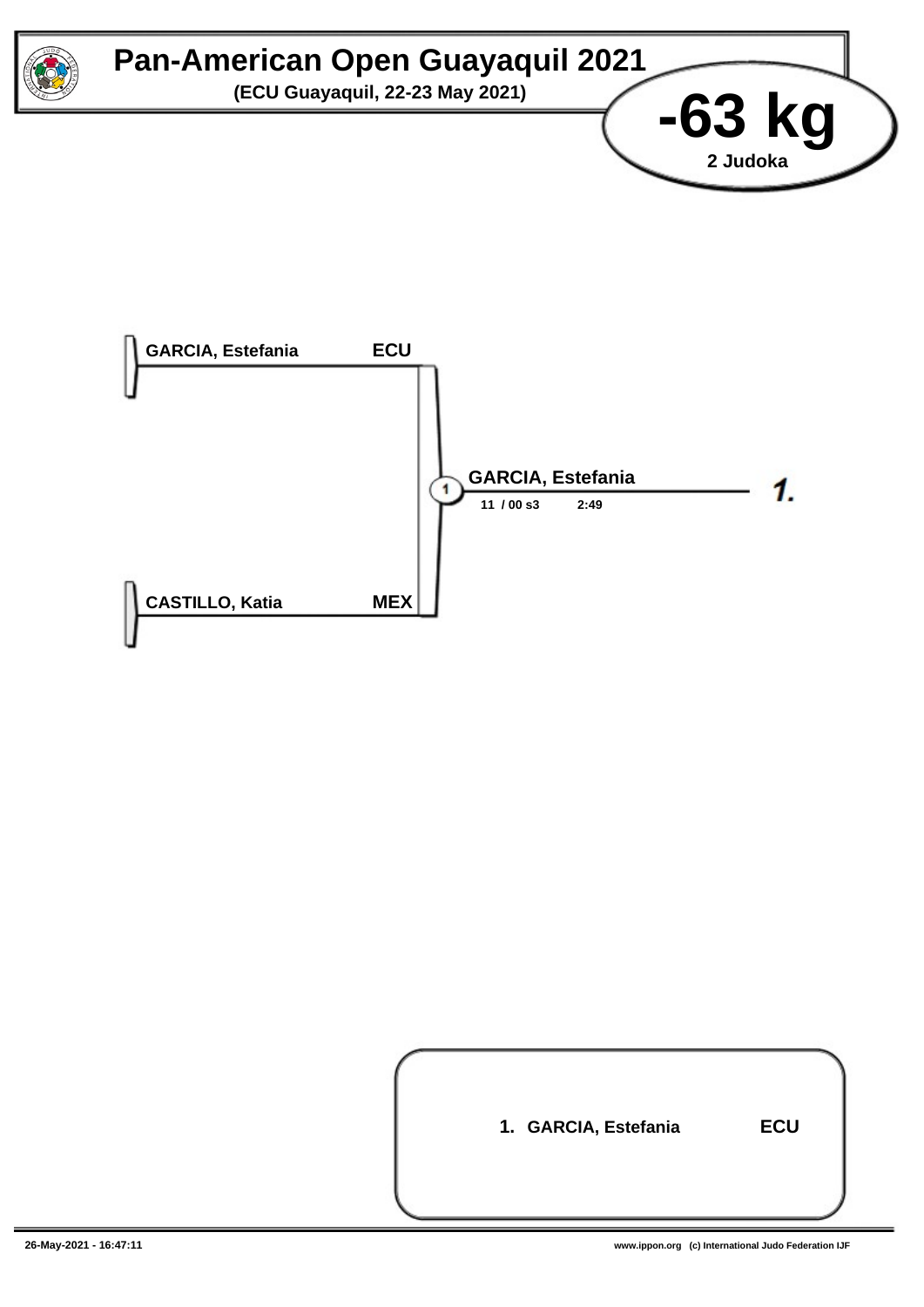